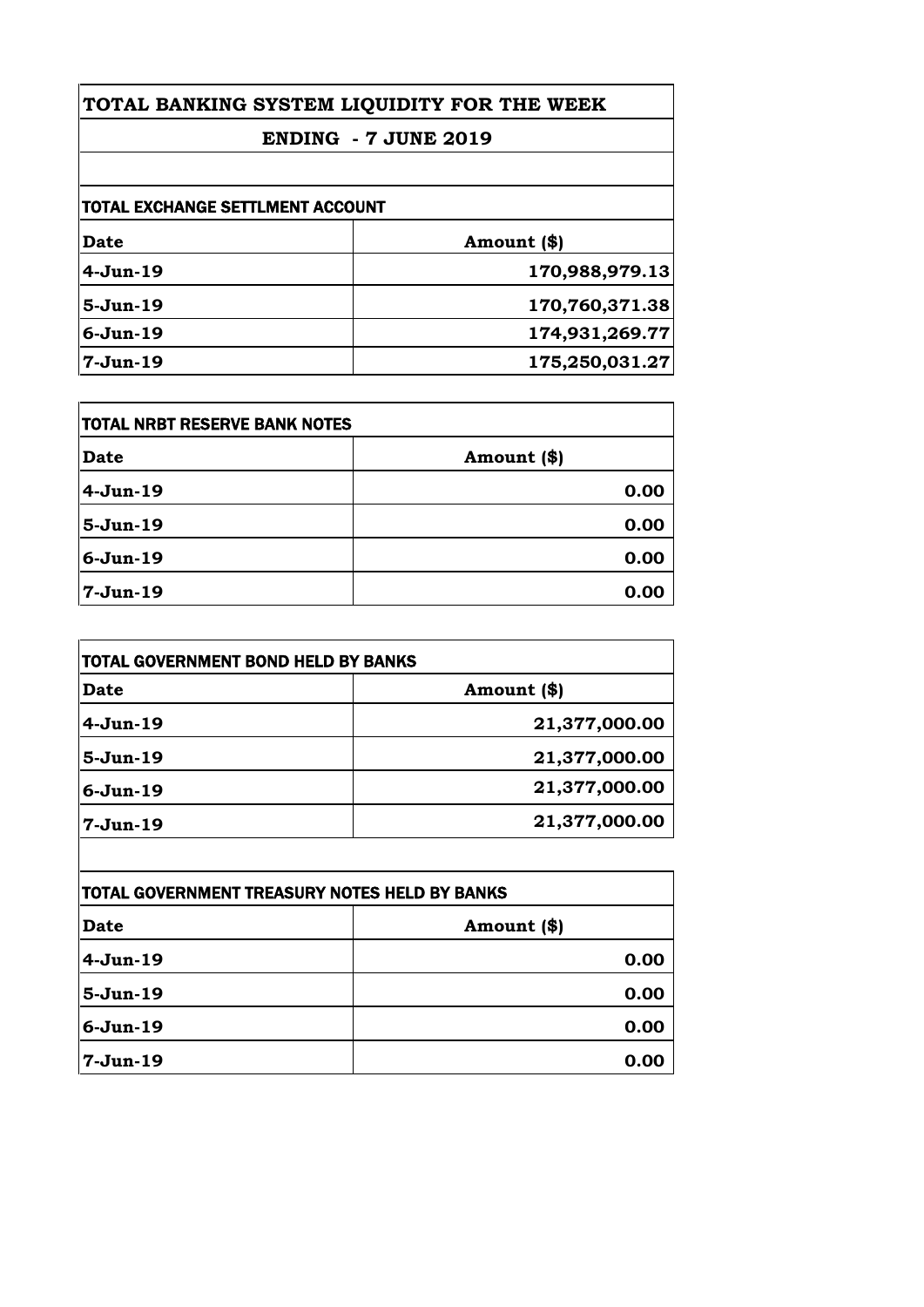# **TOTAL BANKING SYSTEM LIQUIDITY FOR THE WEEK**

# **ENDING - 14 JUNE 2019**

| <b>TOTAL EXCHANGE SETTLMENT ACCOUNT</b> |                |
|-----------------------------------------|----------------|
| Date                                    | Amount (\$)    |
| $10-Jun-19$                             | 174,958,878.19 |
| $11-Jun-19$                             | 176,471,090.61 |
| $12$ -Jun- $19$                         | 175,670,143.27 |
| $13-Jun-19$                             | 174,598,533.89 |
| $14$ -Jun- $19$                         | 172,107,739.86 |

| <b>TOTAL NRBT RESERVE BANK NOTES</b> |             |
|--------------------------------------|-------------|
| <b>Date</b>                          | Amount (\$) |
| 10-Jun-19                            | 0.00        |
| $11-Jun-19$                          | 0.00        |
| 12-Jun-19                            | 0.00        |
| 13-Jun-19                            | 0.00        |
| 14-Jun-19                            | 0.00        |

| <b>TOTAL GOVERNMENT BOND HELD BY BANKS</b> |               |
|--------------------------------------------|---------------|
| <b>Date</b>                                | Amount (\$)   |
| $10-Jun-19$                                | 21,377,000.00 |
| $11-Jun-19$                                | 21,377,000.00 |
| $12$ -Jun- $19$                            | 21,377,000.00 |
| $13-Jun-19$                                | 21,377,000.00 |
| 14-Jun-19                                  | 21,377,000.00 |

| TOTAL GOVERNMENT TREASURY NOTES HELD BY BANKS |              |
|-----------------------------------------------|--------------|
| <b>Date</b>                                   | Amount $(*)$ |
| $10-Jun-19$                                   | 0.00         |
| $11-Jun-19$                                   | 0.00         |
| 12-Jun-19                                     | 0.00         |
| 13-Jun-19                                     | 0.00         |
| 14-Jun-19                                     | 0.00         |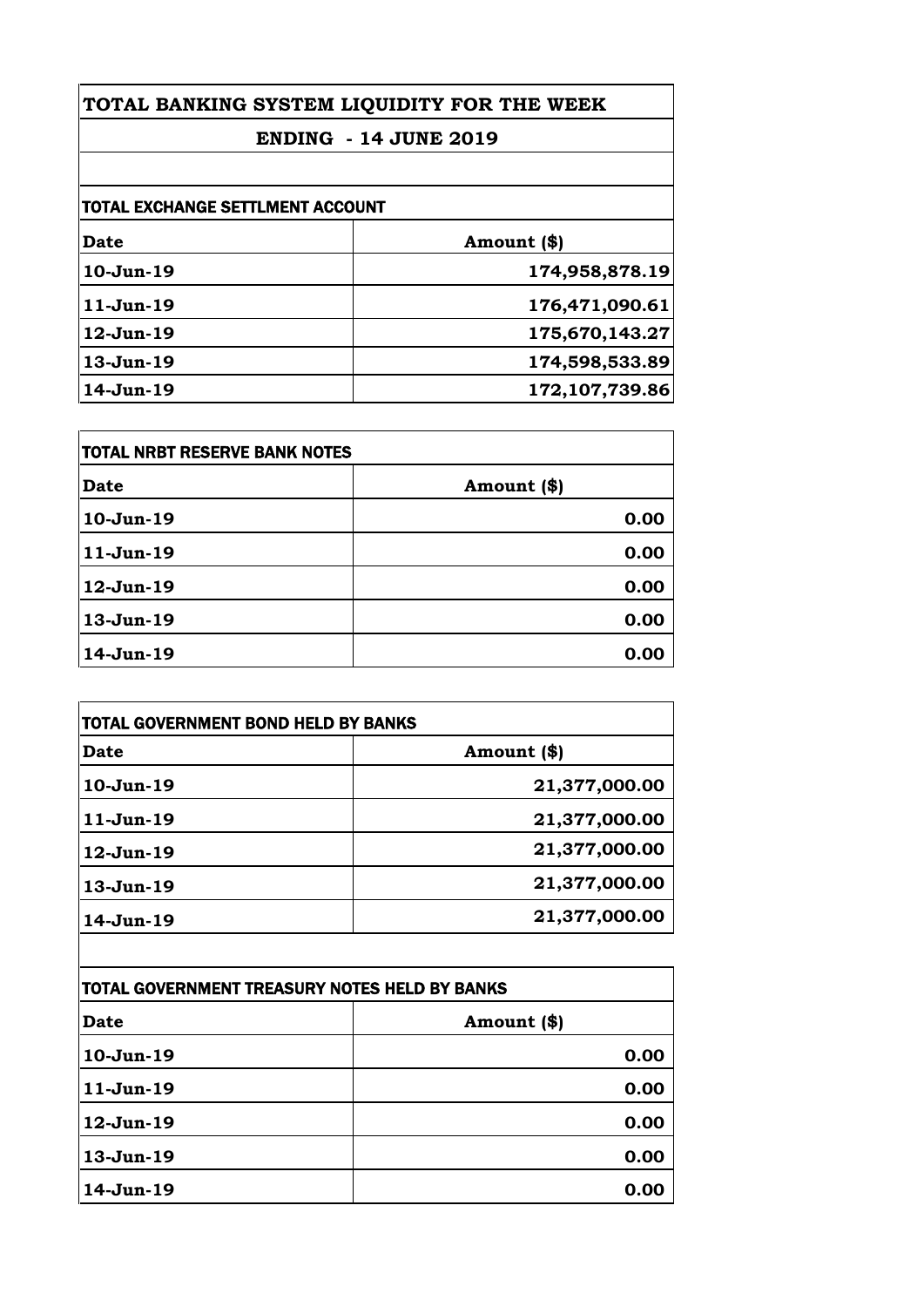| TOTAL BANKING SYSTEM LIQUIDITY FOR THE WEEK |                |
|---------------------------------------------|----------------|
| <b>ENDING - 21 JUNE 2019</b>                |                |
|                                             |                |
| TOTAL EXCHANGE SETTLMENT ACCOUNT            |                |
| <b>Date</b>                                 | Amount (\$)    |
| $17-Jun-19$                                 | 174,023,142.00 |
| $18-Jun-19$                                 | 164,795,436.44 |
| $19-Jun-19$                                 | 165,363,268.56 |
| $20-Jun-19$                                 | 158,530,980.58 |
| $21$ -Jun-19                                | 157,065,746.67 |

| TOTAL NRBT RESERVE BANK NOTES |             |
|-------------------------------|-------------|
| Date                          | Amount (\$) |
| $17 - Jun-19$                 | 0.00        |
| $18 - Jun-19$                 | 0.00        |
| 19-Jun-19                     | 0.00        |
| $20-Jun-19$                   | 0.00        |
| $21-Jun-19$                   | 0.00        |

| TOTAL GOVERNMENT BOND HELD BY BANKS |               |
|-------------------------------------|---------------|
| Date                                | Amount (\$)   |
| 17-Jun-19                           | 22,377,000.00 |
| $18-Jun-19$                         | 24,377,000.00 |
| $19-Jun-19$                         | 24,377,000.00 |
| 20-Jun-19                           | 25,636,000.00 |
| $21 - Jun-19$                       | 25,636,000.00 |
|                                     |               |

| ITOTAL GOVERNMENT TREASURY NOTES HELD BY BANKS |             |
|------------------------------------------------|-------------|
| Date                                           | Amount (\$) |
| 17-Jun-19                                      | 0.00        |
| 18-Jun-19                                      | 0.00        |
| 19-Jun-19                                      | 0.00        |
| 20-Jun-19                                      | 0.00        |
| 21-Jun-19                                      | 0.00        |